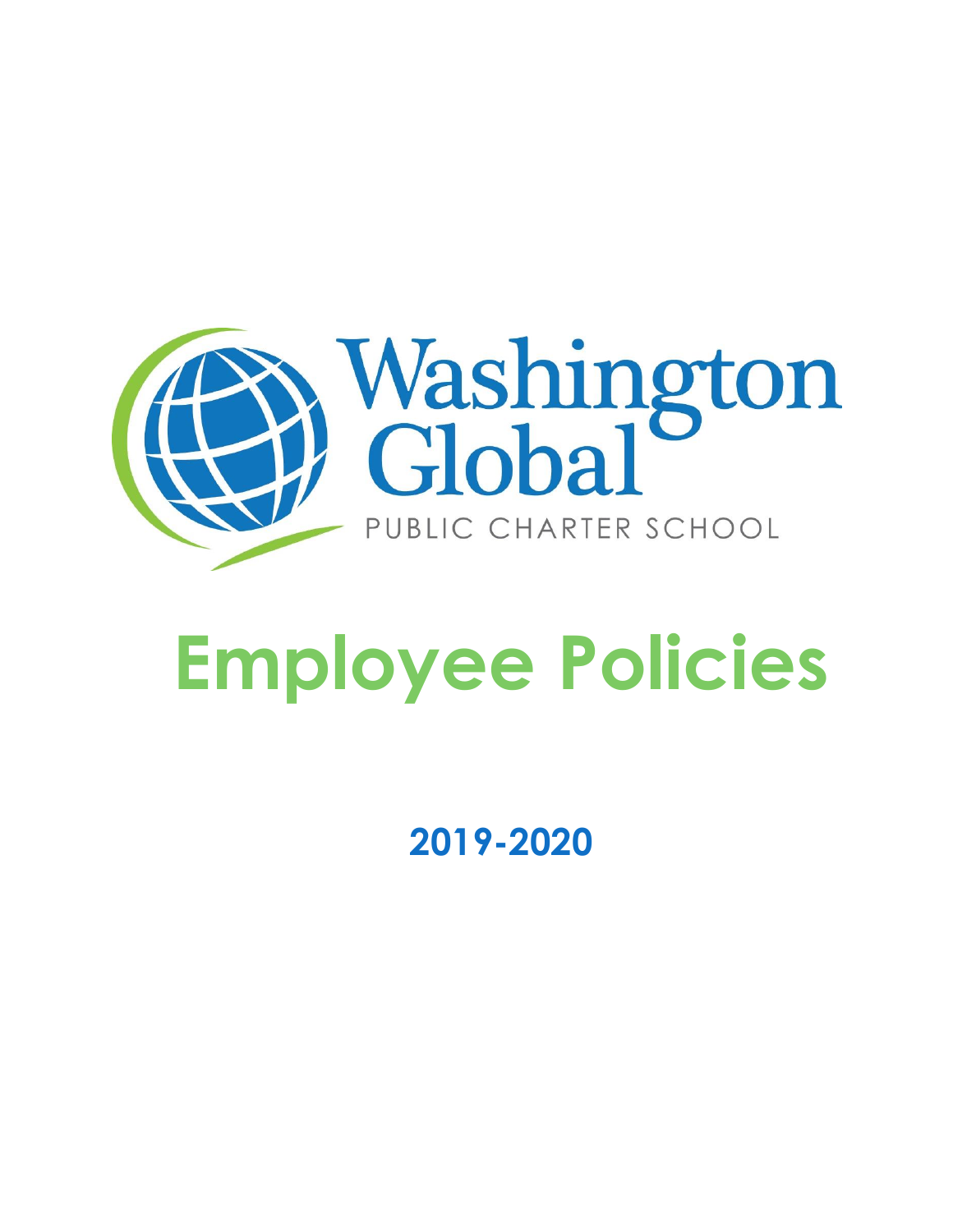## **Complaint/Concern Procedure**

WGLO encourages employees to raise complaints or concerns internally in accordance with the following procedure. The employee should direct all complaints to the Principal, Human Resources Department (HR), or his/her immediate supervisor as soon as possible. The employee may also be asked to provide a written complaint. The complaint should include specific details of the incident(s), names of individuals involved, and/or the names of any witnesses. This information will be conveyed to the Principal, and HR if it initially is provided to another supervisor. HR will conduct a preliminary internal investigation of the matter.

Based on a preliminary investigation, HR and/or the Principal may request that the parties meet with them to discuss the incident. If the applicable parties agree, this meeting will be arranged, and the parties will be encouraged to mediate their differences.

Whether the parties do or do not meet and mediate the dispute, HR and/or the Principal will complete a thorough investigation of the complaint. WGLO will take reasonable measures to keep the reporting and investigation of complaints as confidential as possible under the circumstances and to the extent permitted by applicable law. If the investigation leads to a determination that inappropriate conduct or conduct in violation of WGLO's policies has occurred or is occurring, the Principal, along with Human Resources, will take prompt corrective action reasonably calculated to immediately end the inappropriate conduct. Such corrective action may include, but is not necessarily limited to, disciplinary action against any employee engaged in the wrongful behavior, up to and including termination of employment. If either of the involved parties disagrees with the determination of the Principal and HR, the party may request that the CEO reviews the Principal and HR's determination, by notifying the CEO in writing. If this occurs, the CEO will review the incident and the response of the Principal and HR and provide the school's response within 15 business days. The appeal package must include:

- The nature and date of the grievance and any related or supporting documents;
- The results of previous discussions to resolve the conflict, including any correspondence;
- The reason for the employee(s)' dissatisfaction with the decisions previously rendered; and
- A description of the relief sought.

To the extent that an employee's complaint concerns the CEO, the employee may provide her or his initial notice to HR, who will communicate the notice to the School's Board. The complaint should include the information described in the first paragraph of this policy.

Nothing in this policy is intended to mitigate the School's belief in and offer to provide mediation between staff, either before or at any time during the complaint process. Further, that an employee complaint process exists does NOT suggest that any complaint process must or should take place prior to or in lieu of any termination of employment. The complaint process is unrelated and in no way mitigates the right of WGLO Public Charter School to terminate employees.

This process is not intended to mitigate or supersede the procedures described below in the section on Harassment/Discrimination.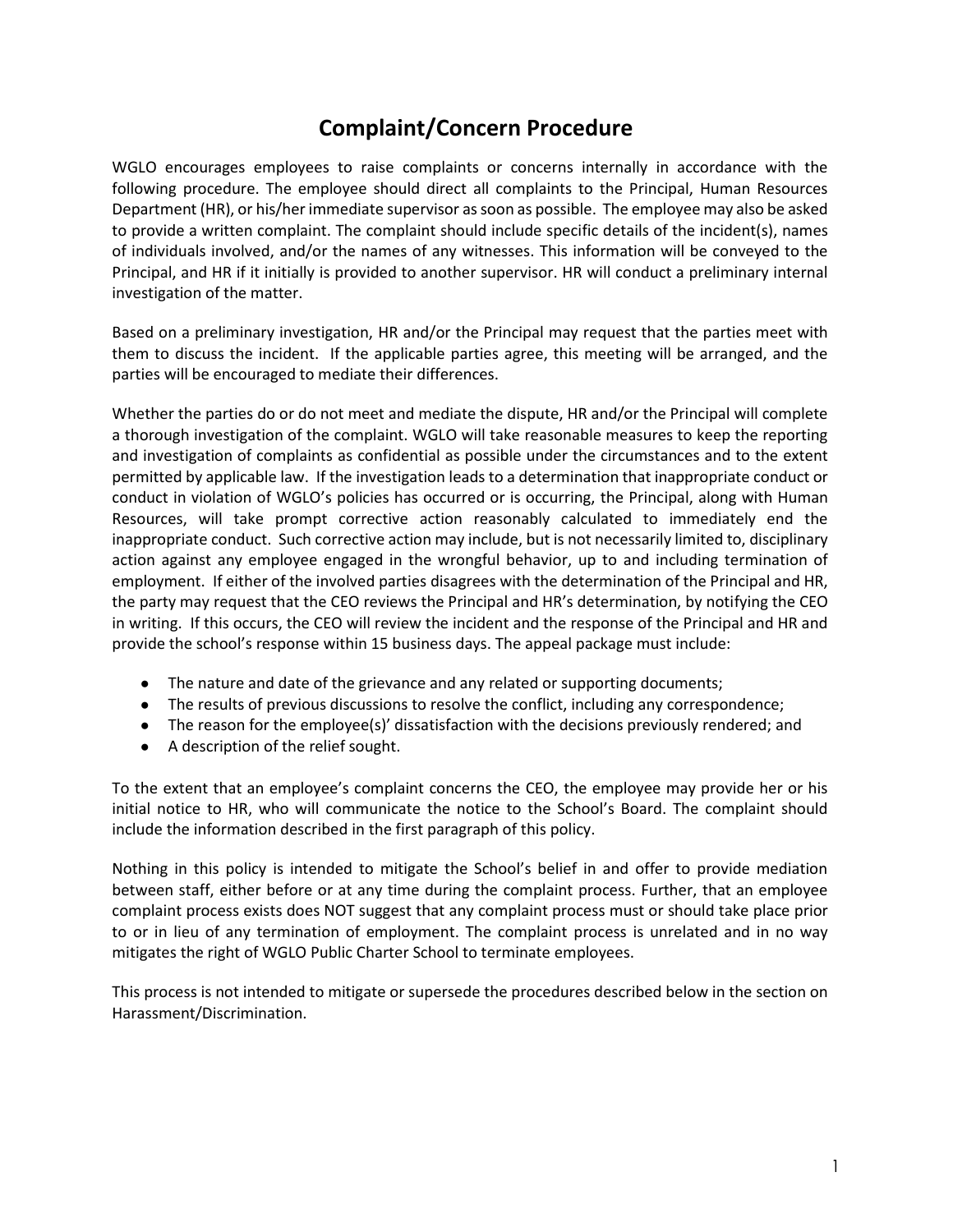## **Equal Employment Opportunity Statement**

At WGLO, we pride ourselves on being an Equal Opportunity Employer. We provide equal employment opportunities (EEO) to all employees and applicants for employment without regard to race, color, religion, sex (including pregnancy, childbirth or related medical conditions), gender, sexual orientation, gender identity, national origin, citizenship, age, disability, genetic information, marital status, family responsibilities, political affiliation, ancestry, status as a covered veteran, or any other status protected by applicable federal, state and local laws. We comply with applicable federal, state and local laws governing nondiscrimination in employment. This policy applies to all terms and conditions of employment, including but not limited to hiring, placement, promotion, termination, layoff, recall, transfers, leaves of absence, compensation and training.

WGLO expressly prohibits any form of unlawful employee harassment based on a protected status. Improper interference with the ability of WGLO employees to perform their expected job duties is absolutely prohibited.

## **Drug and Alcohol-Free Workplace**

Washington Global will not tolerate the presence or use of alcohol or illegal drugs, or the illegal use of legal drugs, in our workplace. The use, possession, distribution, or sale of controlled substances such as drugs or alcohol, or being under the influence of such controlled substances, is strictly prohibited while on duty, while on school premises or driving for school purposes. If you need to take a prescription drug that affects your ability to perform your job duties, you are required to discuss possible accommodations with HR or the CEO. This information, which will be kept confidential, is necessary to properly assess an employee's ability to safely and productively perform his or her regular or other assigned duties. Violation of this policy will result in disciplinary action, up to and including termination. Additionally, if you witness anyone violating this policy, you must report it to your supervisor and/or the HR Department immediately.

## **Harassment Policy**

It is the policy of Washington Global to ensure equal employment opportunity without discrimination or harassment on the basis of race, color, religion, sex (including pregnancy, childbirth or related medical conditions), gender, sexual orientation, gender identity, national origin, citizenship, age, disability, genetic information, marital status, family responsibilities, political affiliation, ancestry, status as a covered veteran, or any other status protected by applicable federal, state and local laws. WGLO prohibits any such discrimination or harassment. Without limiting the generality of the foregoing, any suggestions made to any employee (or student) that sexual favors will affect any term or condition of employment, or school performance evaluations, is strictly prohibited and will result in immediate discipline, up to and including termination.

## *Retaliation*

Washington Global encourages reporting of all perceived incidents of discrimination or harassment. It is the policy of WGLO to promptly and thoroughly investigate such reports. WGLO prohibits retaliation against any individual who reports discrimination or harassment or participates in an investigation of such reports.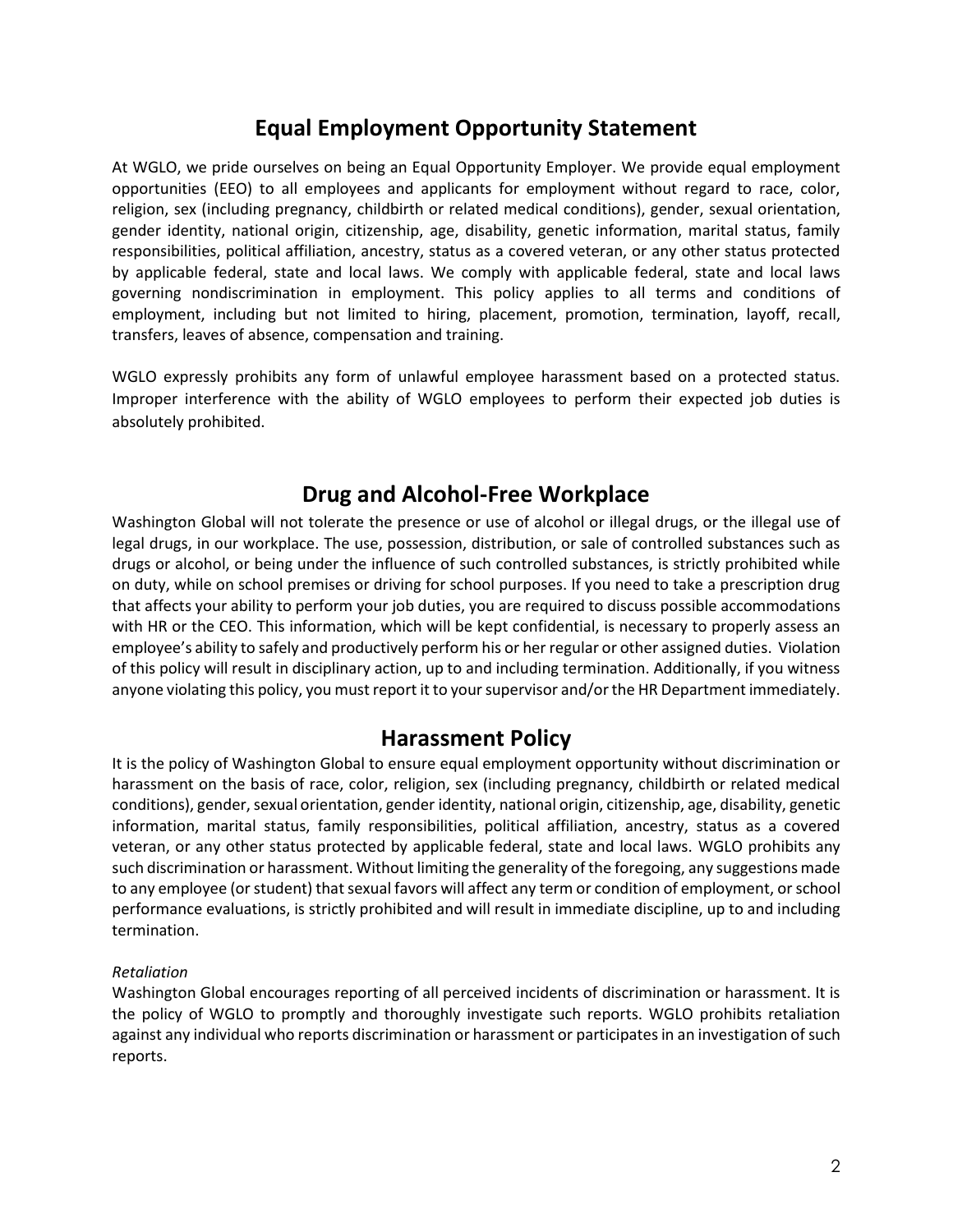The School treats all claims of retaliation seriously. Complaints of retaliation will be investigated promptly, and as appropriate, actions will be taken to resolve such complaints. Any employee who, after appropriate investigation, is found to have violated any of the School's policies, will be subject to disciplinary action, up to and including termination of employment.

#### *Harassment*

Under this policy, harassment is verbal, written or physical conduct that denigrates or shows hostility or aversion toward an individual because of his or her membership in a protected class under applicable federal, state, or local law, or that of his or her relatives, friends or associates, and that: a) has the purpose or effect of creating an intimidating, hostile or offensive work environment, b) has the purpose or effect of unreasonably interfering with an individual's work performance, or c) otherwise adversely affects an individual's employment opportunities.

Harassing conduct includes epithets, slurs or negative stereotyping; threatening, intimidating or hostile acts; denigrating jokes; and written or graphic material that denigrates or shows hostility or aversion toward an individual or group that is placed on walls or elsewhere on the employer's premises or circulated in the workplace, on company time or using company equipment by e-mail, phone (including voice messages), text messages, social networking sites or other means.

Employees must report any violation(s) or suspected violation(s) of this policy to the Principal. Any member of management who fails to report any violation(s) or suspected violation(s) of this policy will be subject to disciplinary action up to and including termination. Claims of harassment will be investigated with due regard for the privacy of the individuals involved, and will be kept confidential to the extent possible and subject to the need to conduct a thorough investigation. If it is found that inappropriate conduct occurred, the School will take prompt and effective action to remedy the situation. Any employee who knowingly retaliates against an employee because they have reported workplace harassment or discrimination shall be subject to immediate disciplinary action, up to and including termination.

#### *Sexual harassment*

Sexual harassment constitutes discrimination and is illegal under federal, state and local laws. For the purposes of this policy, "sexual harassment" is defined, as in the Equal Employment Opportunity Commission Guidelines, as unwelcome sexual advances, requests for sexual favors and other verbal or physical conduct of a sexual nature when, for example: a) submission to such conduct is made either explicitly or implicitly a term or condition of an individual's employment, b) submission to or rejection of such conduct by an individual is used as the basis for employment decisions affecting such individual, or c) such conduct has the purpose or effect of unreasonably interfering with an individual's work performance or creating an intimidating, hostile or offensive working environment.

Title VII of the Civil Rights Act of 1964 recognizes two types of sexual harassment: a) quid pro quo and b) hostile work environment. Sexual harassment may include a range of subtle and not-so-subtle behaviors and may involve individuals of the same or different gender. Depending on the circumstances, these behaviors may include unwanted sexual advances or requests for sexual favors; sexual jokes and innuendo; verbal abuse of a sexual nature; commentary about an individual's body, sexual prowess or sexual deficiencies; leering, whistling or touching; insulting or obscene comments or gestures; display in the workplace of sexually suggestive objects or pictures; and other physical, verbal or visual conduct of a sexual nature.